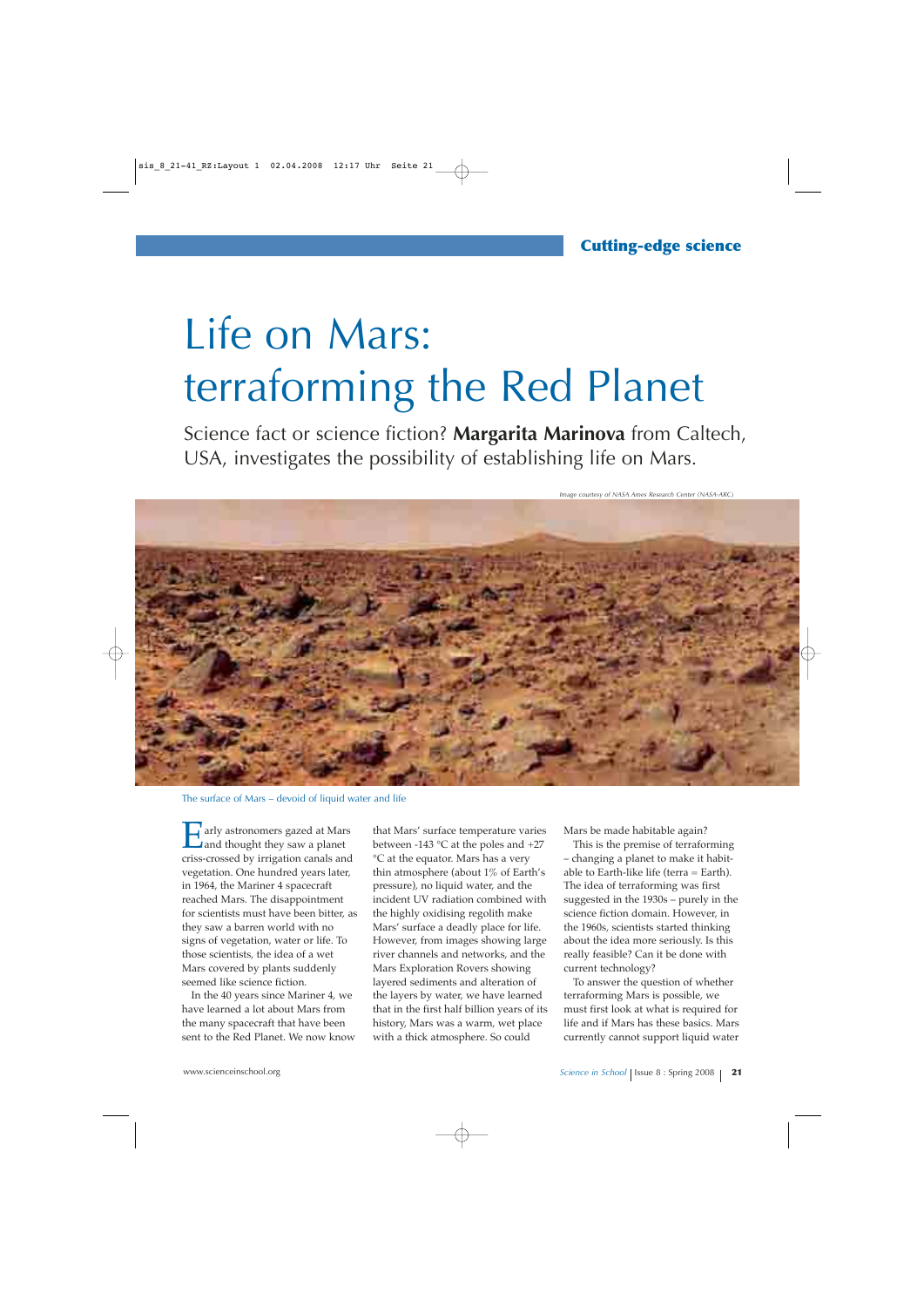*Image courtesy of NASA Glenn Research Center (NASA-GRC)*

*Image courtesy of NASA Jet Propulsion Laboratory (NASA-JPL)*

on its surface due to its low temperatures and thin atmosphere (the atmospheric pressure is below the triple point of water, the pressure below which a material can only exist as a solid or vapour, regardless of the temperature). In addition to liquid water, the most basic life on Earth needs only an atmosphere with which to exchange gases. More complex organisms have more stringent and numerous requirements – plants need small amounts of oxygen, animals need a higher atmospheric pressure – but micro-organisms are low-maintenance.

Mars has frozen carbon dioxide  $(CO<sub>2</sub>$  ice) in the polar caps and absorbed into the ground, which would be released if the planet were warmed. This would thicken the atmosphere, and also further warm up the planet. The warming would also cause the frozen water that has been detected at the polar caps to melt. So Mars does seem to have the two key ingredients needed to sustain life. Not only that, but once Mars were initially warmed by some method, there would be a positive feedback in the release of carbon dioxide from the polar caps and regolith, the thickening of the atmosphere, the further warming of the planet, the release of water, and the consequent conditions that allow liquid water to persist on the surface.

 $M_{\tilde{\boldsymbol{d}}_{\boldsymbol{f_S}}}$ 

North Polar Cap:

made

of frozen

carb

on dioxide and water

How could we warm Mars or force the frozen carbon dioxide to be released into the atmosphere? Many ideas have been proposed, such as: putting mirrors in orbit around Mars to reflect extra light onto the Martian surface, thus warming it up; sprinkling dark dust on the poles to decrease their albedo (i.e. brightness) so that more of the Sun's energy is absorbed; and releasing super-greenhouse gases into the atmosphere to warm up the planet. There are groups working on making the first two of these ideas technologically feasible. But we have already implemented the greenhouse gas idea on Earth – making it, at least for now, the most promising terraforming method.

**Mars**, the

Red

Planet

Super-greenhouse gases are molecules which are very effective at absorbing energy released by the surface of the planet, and then re-radiating this energy both upwards into space – to be lost forever – but also downwards towards the surface of the planet, thus further heating it. They work in a similar way to a blanket. But we don't want just any blanket! For example, carbon dioxide would be like a thin sheet whereas a super-greenhouse gas, like perfluoro-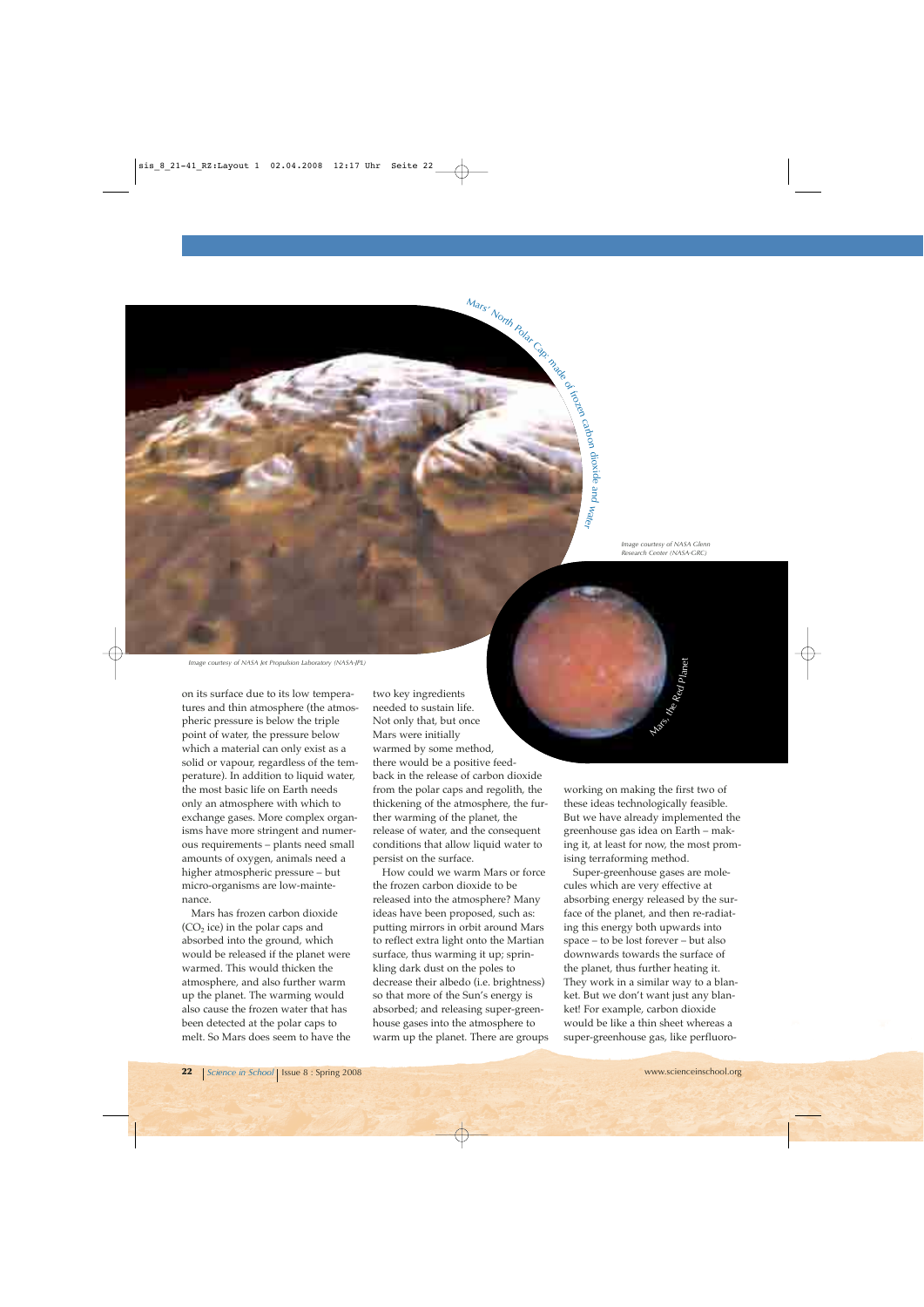A key feature of good science-fiction writing is that no matter how fanciful the idea, it must be theoretically feasible, such that at some future date the onward march of technology turns futuristic fiction to everyday fact. Margarita Marinova of Caltech details the feasibility of the sci-fi-sounding prospect of terraforming Mars – making conditions on the Red Planet more similar to our blue one, in the hope of sustaining (human) life.

Most students have an inherent interest in astronomical matters as well as in environmental issues, and the article neatly straddles both domains, incorporating aspects of the three traditional strands of science, together with geology. There is also scope for the ethics of terraforming to be covered in personal, social and health education (PSHE) lessons. Alternatively, artists could create illustrations of what a recently greened Red Planet could look like, and perhaps see how these compare with illustrations produced in the middle of the last century.

The article lends itself to use as a comprehension exercise or as a stimulus for class debate, where a variety of questions can be devised which cut right across the traditional science subdivisions. Comprehension questions could include:

- **·** Find where 'positive feedback' is mentioned in the article. Explain what this means in the context of the article. Find another example of positive feedback (not in the article). Is the outcome of positive feedback always good?
- **·** Which three methods of heating the Red Planet are mentioned? What are the possible pros and cons of each?

**·** How would human timescales change if we lived on Mars? How would day and night lengths compare? Would we still have seasons? How long would a year be? How does gravity's strength compare between Earth and Mars, and would this have any effect on Martian sport, for example?

You could also wander into the realm of moral rights and wrongs of carrying out this planetary makeover. The big question of 'should we?' should generate a lot of discussion, and students could be asked to consider if their response to the question could depend on circumstances. For example, would it still be morally wrong to terraform Mars if life on our home planet was in terminal decline, and there was nowhere else for the human species to go? As mentioned above, this could form part of an ethics debate in PSHE lessons, and a larger scale example than the standard 'right to life' debate that tends to be used when science and ethics domains meet.

As well as a good introduction to the topic, this article is a useful starting point for further research, should the idea stimulate students' interest. They may want to watch clips of *An Inconvenient Truth*, in which Al Gore discusses greenhouse gases, and suggest how there could be a silver lining after all, in the global climate change cloud. Or they could investigate Mars further: how do we know what we know about Mars, given that no human has ever visited it? What plans currently exist to send people to Mars? What are the challenges of such a mission, and how do they compare with the challenge faced in the 1960s and 1970s to send men to the Moon? Finally, students could be asked to find examples of historical science fictions that have already become science fact.

*Ian Francis, UK*

propane  $(C_3F_8)$ , would be like a thick wool blanket. So we would want to use super-greenhouse gases – with high warming potentials, and also long atmospheric lifetimes (1000s to 10 000s of years) – to reduce the required replenishment rate. A final key aspect is to choose super-greenhouse gases that do not destroy Mars' natural current – and future – ozone layer (unlike chlorofluorocarbons, or CFCs).

Detailed atmospheric models show that one of the best super-greenhouse gases to use is perfluoropropane, and the total amount needed is about 26 000 times the amount of similar gases (CFCs, perfluorocarbons and hydrofluorocarbons) released on Earth by industry every year. This means that we cannot produce the gases on Earth and then ship them to Mars. Instead, the gases will have to be made on Mars. Consequently, terraforming Mars would likely commence when we start colonising Mars and there is both the incentive and the industrial power to create the factories necessary for producing the super-greenhouse gases.

Greenhouse gases are currently drastically – and undesirably – changing the Earth, so using them on Mars may seem irresponsible or just wrong. However, changing the climate on Earth is undesirable because there is

**REVIEW** REVIEW